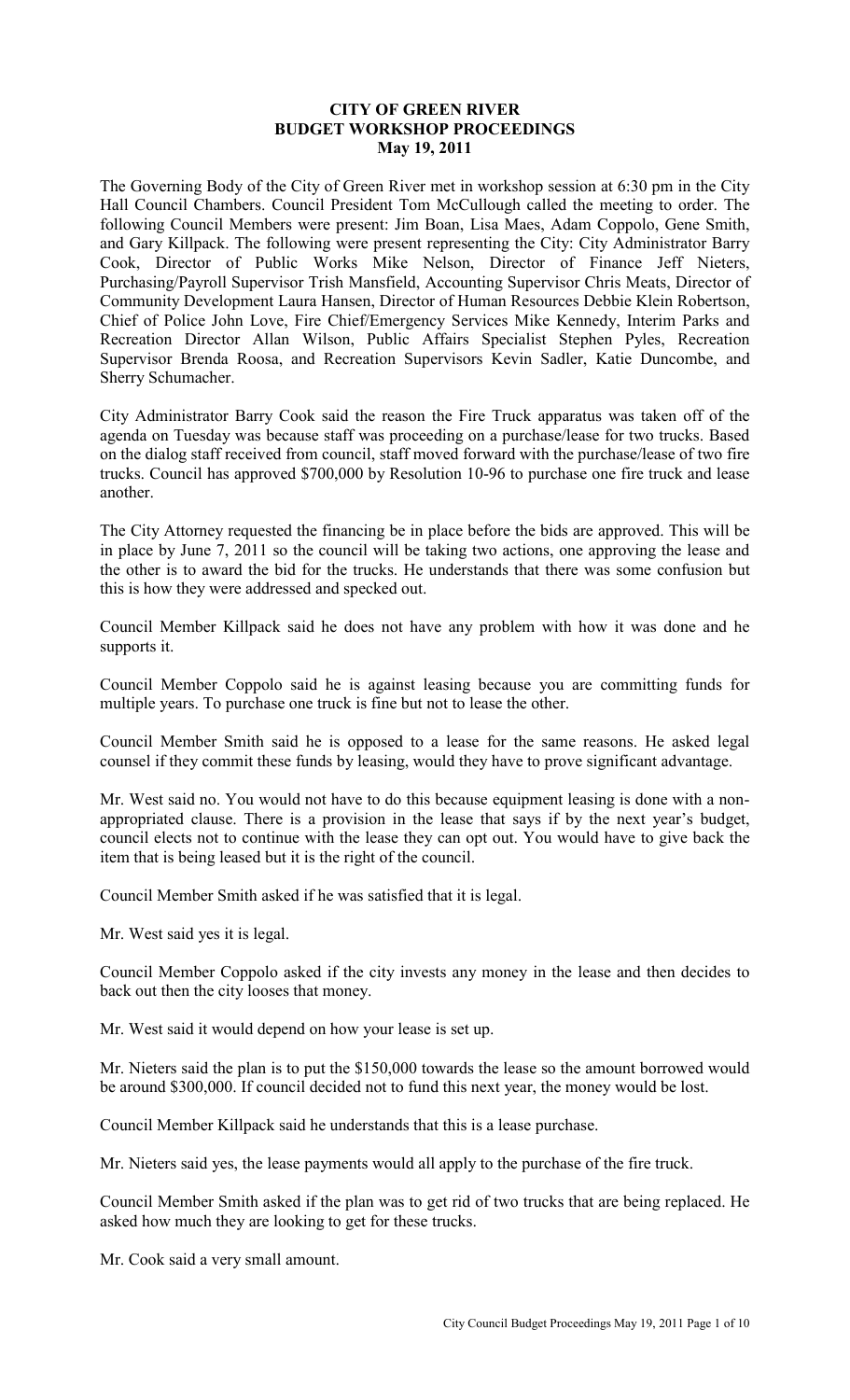Council Member McCullough told Mr. Cook to go ahead and put it on the council agenda for June 7, 2011.

Council Member Maes ask if the city had ever leased a truck for the Fire Department before.

Mr. Nieters said yes.

# **Municipal Court Department**

Municipal Judge Jason Petri said the total budget for this year is \$181,964. This is \$1,000 less than last year. They have taken it out of the professional services line item, which is used to pay for the court appointed attorneys. He is trying to have the defendants who receive a court appointed attorney, reimburse the city for the cost of the attorneys. He is requesting an increase in postage to \$850.

Mr. Cook said there is a request for additional part-time hours.

Judge Petri said in Municipal Court they have one full-time clerk and one part-time clerk. The part-time clerk's hours are budgeted in their budget but the issue is the relief secretary. They are currently using a relief secretary and he understands this is paid for out of the Human Resources budget.

Mr. Nieters said that is incorrect. The relief is paid for out of the Municipal Court part-time hours that are budgeted.

Judge Petri said they are using the relief secretary every week for awhile to archive. They have been working on this for couple of years. He said there were files from the mid 80's to 2004 that needed to be archived. This project has moved forward in the past year and a half and they would like to continue utilizing the relief secretary to keep it moving. He would estimate that if they continue they could have the archiving finished within a year or so.

Council Member McCullough said he believes this is way beyond where they need to be. They have a part-time clerk and now need a relief secretary to archive. He said if they do not complete this within the next year with the relief help they might not be able to.

## **Parks and Recreation Department**

Interim Director Allan Wilson said there have been a reduction of personnel, two full-time and five seasonal. One Recreation Supervisor, one Parks Development, and 3,200 hours were reduced in seasonal help. With these reductions the work load has been absorbed by the current staff. In last year's budget they requested \$4,364,043.00, this year they are requesting \$4,243,156.00 a reduction of \$120,887.

Staff is requesting an additional 200 part-time administrative hours. Currently there is only two people in the office when their used to be four. Staff is requesting 439 additional hours in Leisure Programs. This is to help with some events that will take place in the community.

Mr. Wilson said he has looked into the Evanston tent but did not budget this. He said it will be around \$20,000 just to repair the tent. If council decides to buy the tent he recommends not paying any more than \$10,000 for it. He suggested not buying the tent but to have the Parks Department build a parks shelter that is permanently down there. He said put \$25,000 to \$30,000 aside to have this built in house.

Council Member McCullough said he has no problem building something there.

Council Member Killpack said he would rather have something permanent. The only negative thing is you cannot move it.

Mr. Wilson said the tent would not be mobile either and wind would be a problem.

Council Member Coppolo said the benefit with the tent is the wind would be blocked.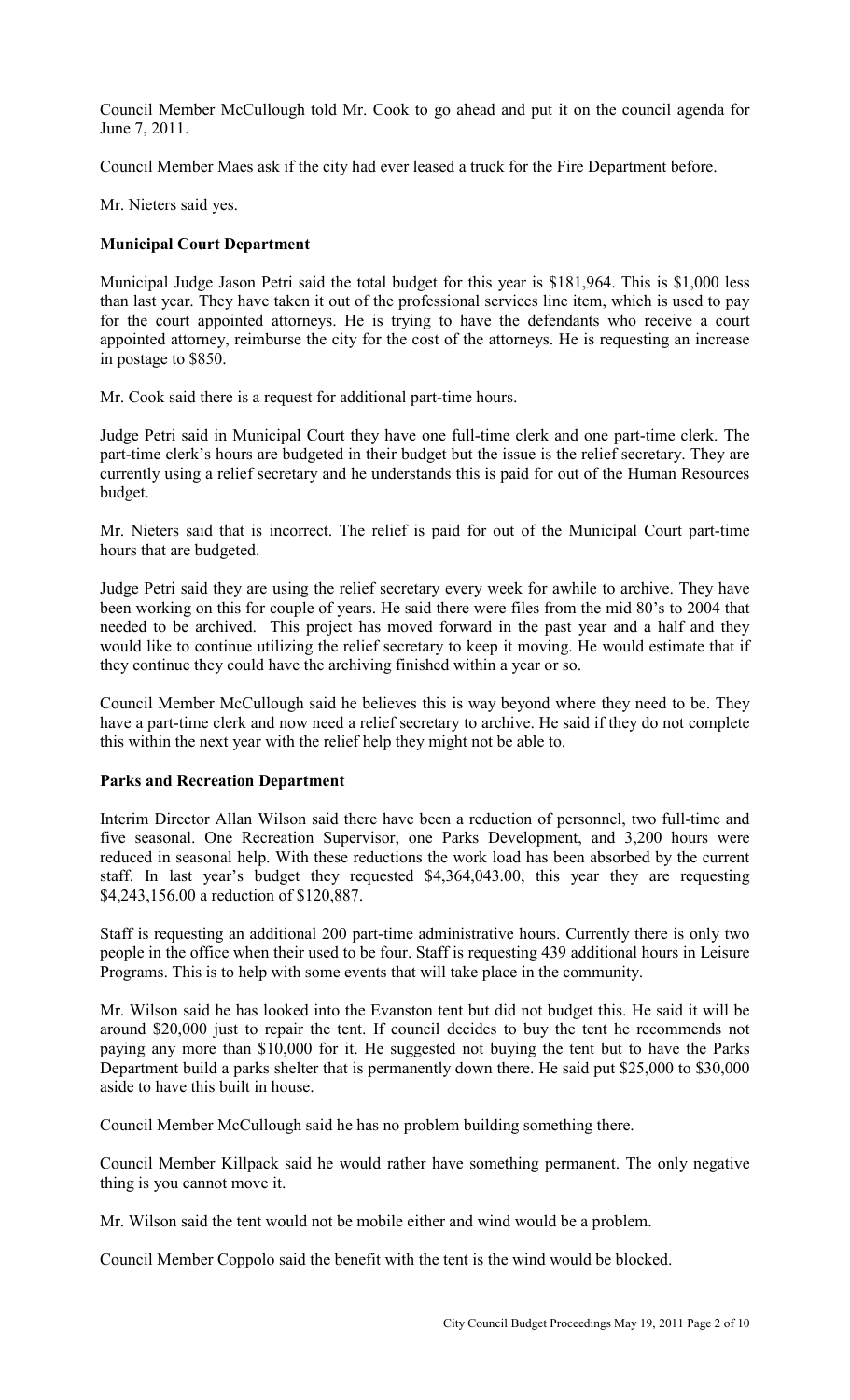Mr. Wilson said they can build a wall on the west side of the shelter to block the wind.

Council Member Boan said if they go with a wooden shelter to house events, will there be fire codes and all of that to deal with.

Mr. Wilson said it would be made with metal posts and a metal roof with a solid wall on the west. He does not believe that it would have to have sprinklers because it is not completely closed in.

Council Member Killpack asked Mr. Wilson to get council a quick sketch of the structure, along with the cost.

He said the Parks Administration budget is \$219,089.

Recreation Supervisor Kevin Sadler said the Leisure Programs budget is \$832,368. He said the main requests are for the Keith Young Memorial Run, Kayak events, Water Speed, and Kids in Motion. These programs have been taken place for the last couple years and have not had any additional amounts budgeted for them. The help is minimal but is it is hours they do not have budgeted. They are asking for this money this year because last year they had a large amount cut in their budget, a total of \$117,000. They eliminated 22 programs and reduced five programs. In the 2012 budget they reduced their professional services by \$2,214.

Council Member Coppolo asked what the five programs were that they cut this year.

Mr. Sadler said they reduced the afterschool program by eliminating the Harrison School sight. They combined the Harrison School into the Washington, Jackson, and Truman Schools program.

Council Member Coppolo said he would like to see the After School Program cut even more. He said in other areas the school districts pay for these. He would like to see them combine all of the schools into to one location to reduce costs.

Mr. Sadler said to reduce it to one sight would not reduce the costs. You would still have the same amount of kids so you would still have to have the staffing there. He said right now they do not pay rent for the use of the school facilities so this saves money.

Council Member Killpack clarified even with the increase in hours that they are requesting they are still reducing the budget.

Mr. Sadler said yes, by \$60,000.

Recreation Supervisor Katie Duncombe said the afterschool program liability insurance is based off of the number of kids so even if they reduced it to one location the number of kids would not change.

Council Member Coppolo asked how many kids participated in the program last year.

Ms. Duncombe said 119 and this year she has 129.

Council Member Coppolo asked if they charge for the program.

Ms. Duncombe said yes, \$6.00 per hour for the first child and half price for additional children.

Council Member Coppolo said he is concerned that the city is not being comparable to public business. The city should not complete with private people and their businesses.

Ms. Duncombe said they charge more than private businesses do.

Council Member Boan asked if there are any organizations that provide after school programs.

Ms. Duncombe said there are day care providers.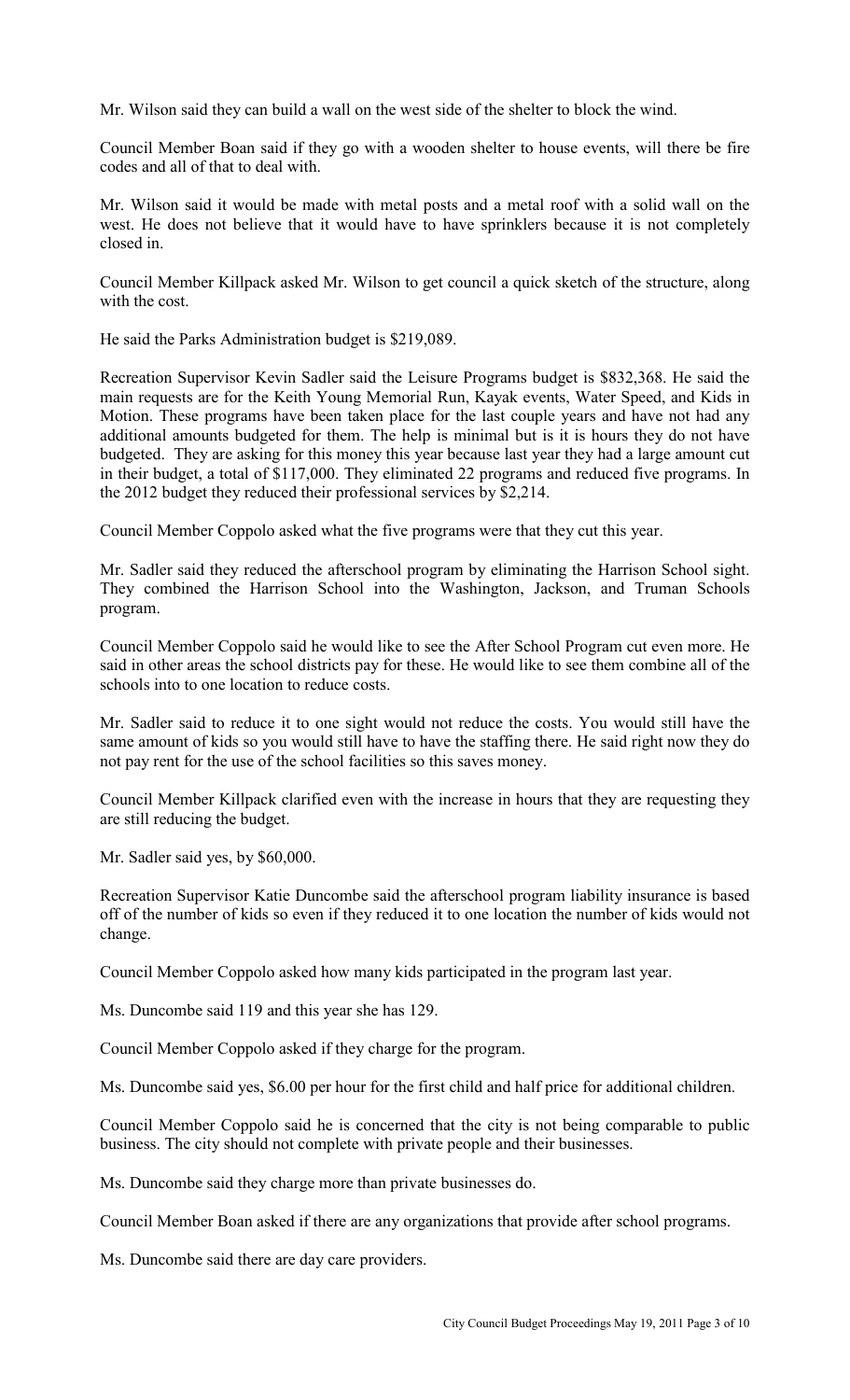Mr. Wilson said most of the day cares only stay open until five so this program does not affect them. This is a great program because they help them with their homework, and give them a place to be after school.

Council Member Boan asked what time the program closes.

Ms. Duncombe said at six.

Council Member Maes asked if the Harrison students were being bused to the location. She said maybe they should reduce the number of locations and staff to save on costs.

Council Member Boan asked if they were state mandated on the amount of kids they can have per adult.

Ms Duncombe said Harrison students are bused. They are not licensed so they are not mandated by the state but she does believe it is a safety issue.

Council Member Maes asked how many kids per adult.

Ms. Duncombe said she has two staff members per eight children but afterschool there is one extra person to help with homework and other things for an hour.

Mr. Wilson said the agreement for busing the kids came from the Crossing Guard program almost being cut from the budget. The school district said if the city continues with the crossing guard program then they will bus the kids. He does not see them busing all the kids because of other activities going on.

Council Member Boan asked why the school district was not contributing to the program.

Ms. Duncombe said they do contribute by letting them use the facilities at no cost.

Council Member Boan said the facilities are funded by tax payers so they are not contributing. Have they been asked to help? He said it is a community program and the school district should help fund it.

Council Member McCullough said the city's primary purpose is to serve the public. He has no problem with the programs they are asking for. He asked Ms. Duncombe what the cost was for the program.

Ms. Duncombe said around \$85,000 per year.

Council Member McCullough said staff should approach the school district and see if they would be willing to take part of this like the crossing guards. They could take half of the cost and that would help.

Ms. Duncombe said right now the city is assisting Nancy Ekland from the school district on a Pep Grant. This grant would help out with some of the supplies needed for the next year. The grant would be for \$500,000.

Council Member Coppolo said he would like to see cost comparisons for in-kind services that the school district provides to the city.

Mr. Wilson said they need to be careful, the school district could easily ask for the city to pay for the facilities they use during their programs. They try to work together with the school district.

Council Member Coppolo said he is all for kids but he thinks the school district needs to help pay for the programs.

Council Member Smith said if this is an education program then the school district should be providing it. He said Leisure Programs is requesting \$323,000 for part-time services. He thinks this need to be dropped and not increased.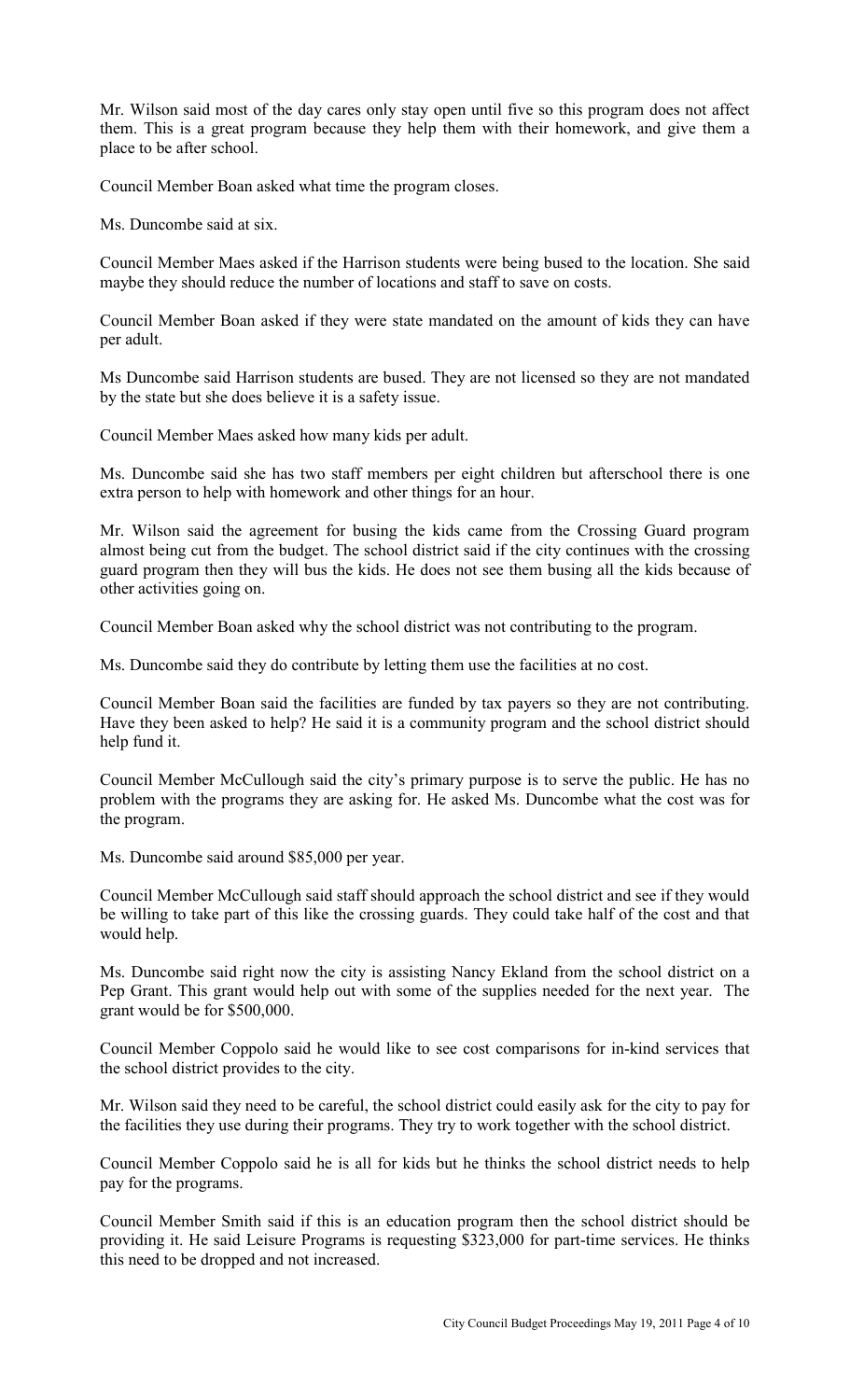Mr. Sadler said they have grown and more programs have been offered compared to 2001. They are not full-time based, they rely on part-time help. If they do not have them to help, the programs will not be able to happen. He said if the part-time hours are cut then they will have to cut programs.

Council Member Killpack said they have cut their budget even with the requests they have asked for so what is the problem.

Council Member McCullough said the money is there for the programs so he feels they can continue.

Mr. Wilson said they offer more programs and therefore they have requested more hours to provide them.

Council Member Coppolo said the fees have never been increased to help offset the costs of these programs.

Mr. Wilson said the fees have never gone up. The city has never had program fees adopted in the budget. They are looking to offset the costs for certain programs.

Council Member Boan said the fees will be discussed on June 2, 2011.

Council Member Smith asked if the proposed fee schedule is in the current budget proposal.

Mr. Wilson said no.

Council Member Coppolo asked if Mr. Wilson would show how the fees will affect the program budgets.

Council Member Maes commended the Leisure Program staff for doing such a good job. She said the program fees have gone up every year even though they were not adopted.

Mr. Wilson said the Pavilion Operations budget is \$52,038. They have cut \$1,268 out of the technical line item and they have cut \$576 out of the professional services.

Parks Development Operations budget is \$1,304,164. They have reduced the professional services line item by \$14,512. Staff has reduced the seasonal hours by 3,200. He said they took over the weed crew last year and they never increased their budget.

Council Member Smith thanked Mr. Wilson for absorbing the cost of the weed crew.

Mosquito Control operations budget is \$153,567. It is \$666 less than last year due to the reduction of seasonal hours. He feels they are on target with this budget so he did not make many changes.

Council Member Coppolo asked if they have started to spray yet.

Mr. Wilson said no.

Cemetery Operations budget is \$235,626. They have reduced the seasonal hours by 980.

Council Member McCullough said they have done a good job in the cemetery.

Mr. Wilson said he they will be coming to council next year requesting money for expansion of the cemetery.

Buildings and Structures Budget is \$371,029. They cut professional service by \$4,736. They increased the part-time hours by 658 to do the custodial services that have been added. Staff now cleans the Athletic Center and the Animal Control building. In the past they have always been over in this line item so he has increase the amount budgeted to help. He also proposed an increase in the Building Maintenance Fund by \$10,000. This fund is used for major equipment replacement in any city building.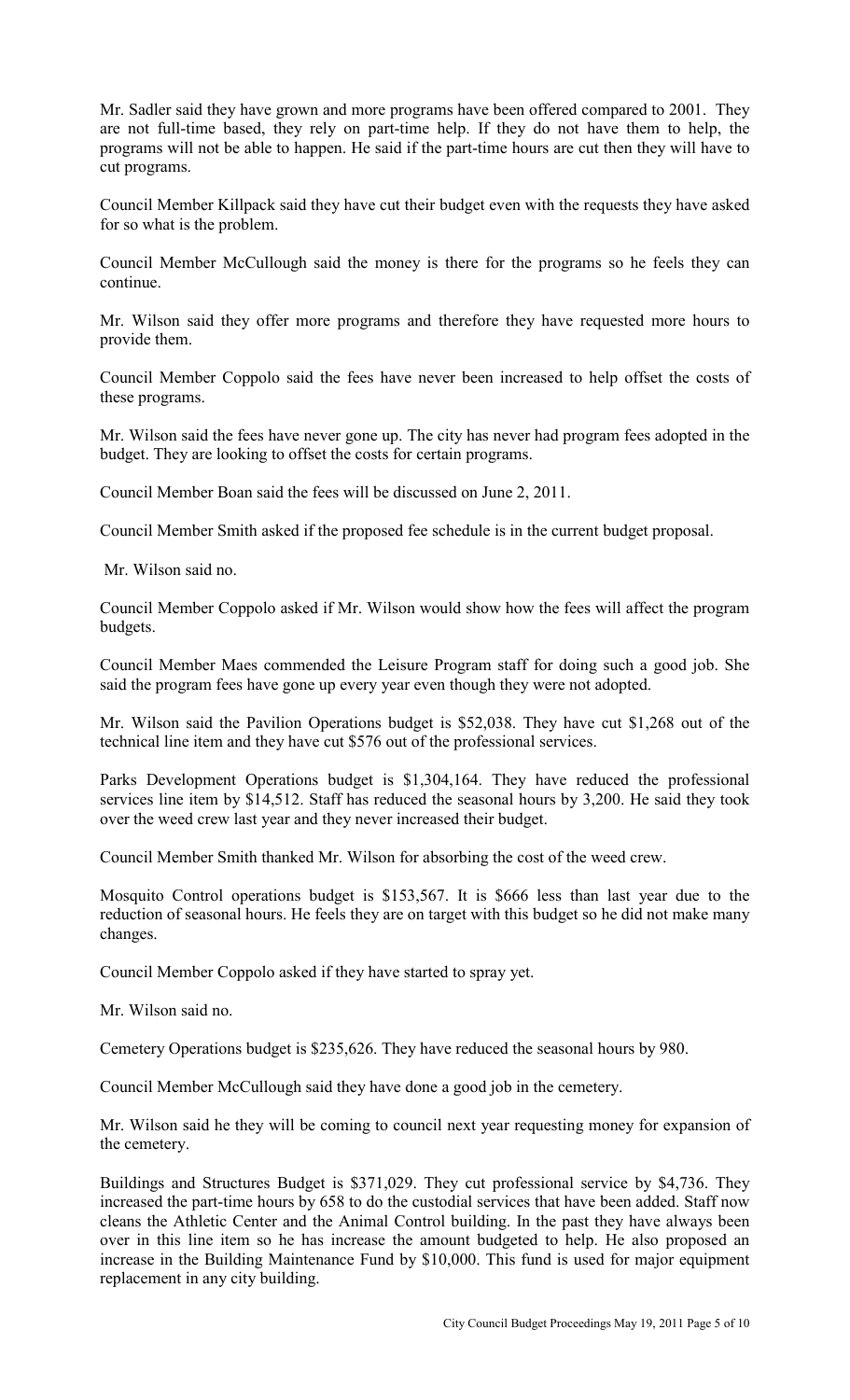Recreation Supervisor Brenda Roosa said the Recreation Center budget is \$1,075,300. This budget represents the hours of operations that have been approved by the council. The hours are Monday through Friday 5:00 am to 9:00 pm, Saturday 10:00 am to 5:00 pm for the summer 8:00 am to 5:00 pm for winter; Sunday is 12:00 pm to 5:00 pm.

Council Member Coppolo asked if this budget reflects the modified summer hours.

Ms. Roosa said yes. On Saturday from 10:00 am to 4:00 pm for the summer effective July 1, 2011 and Sunday hours from 12:00 pm to 4:00 pm year round effective July 1, 2011.

Council Member Coppolo asked about the increase in the budget.

Mr. Wilson said in 2009 the pool was closed for repairs so this could be the reason for the increase.

Ms. Roosa said they are asking for the reinstatement of the exercise equipment purchases of \$20,000. They need to replace a treadmill and an elliptical.

Council Member McCullough asked if the city is still subsidizing the Recreation Center with \$600,000 per year.

Ms. Roosa said yes, they do receive subsidy, on average it is \$600,000 to \$700,000 per year.

Council Member Coppolo asked how many residents use the facility on a regular basis.

Ms. Roosa said it is hard to say. Tracking that information is tough but they do track the number of usages per year which is over 100,000. They do not have a resident or nonresident fee so they cannot come up with the number of residents who use the facility.

Council Member Coppolo said he has had many people say they do not use it so why do they have to pay for it.

Ms. Roosa said this is a service provided to the community; they can use it if they choose. There will never be a profit in a small community.

Council Member Killpack complemented the Recreation Center for doing a good job. He said they were subsidizing the Recreation Center with \$600,000 back in the past and they are still in that same ballpark with the increases that have happened. He said there are a lot of things going on in the community that he does not use but he pays for.

Council Member Boan said he is always looking to save money but a Recreation Center will not break even. This is for a good cause, the kids.

He said he has a real problem with the increase in fees. He said he will not agree with increasing the youth activities or the senior citizens passes.

Ms. Roosa said the fees are tricky. They were asked to come back with the proposed changes but it is up to council.

Council Member Boan said they did do a good job with what they were asked but he will not increase the youth programs or the senior citizens passes.

Council Member Maes complimented the Parks Department for doing an excellent job. The majority of people she talks to say the quality of life is better in Green River and the Parks Department is a part of that.

## **Fire Department**

Fire Chief Mike Kennedy said the Emergency Management Administration budget is \$381,197. He said the part-time hours were reduced by \$3,842 because they do not utilize them any longer. They also cut the professional services by \$500.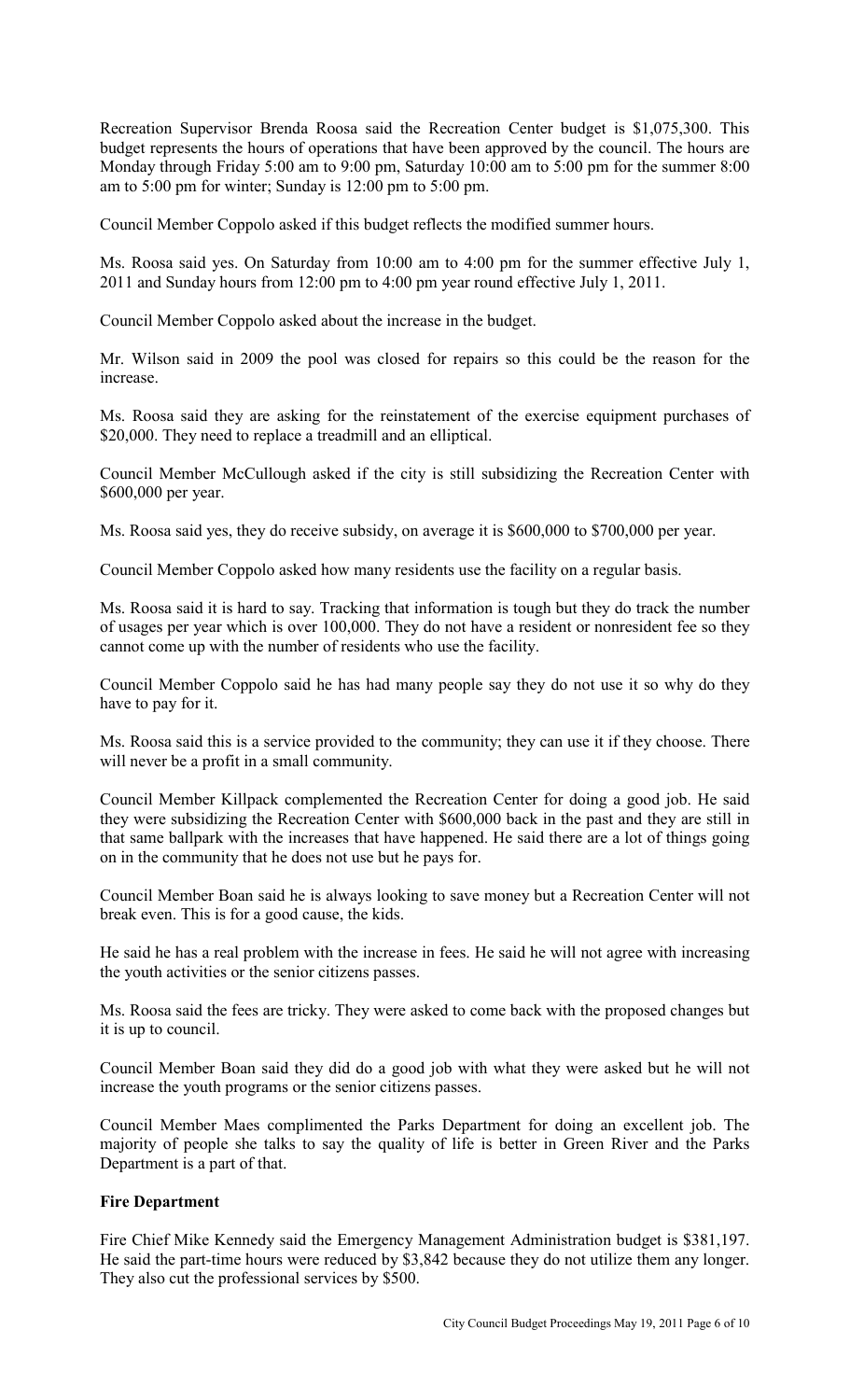He said the Fire Suppression budget is \$283,350. This budget is for the fire fighters themselves. Currently there are 36 firefighters and the budget shows 42. They do not use all of the hours because it depends on how many calls they go on. There have been 6,521 hours of training that the firefighters have done.

Fire Chief Kennedy said the Fire Prevention budget is \$12,130. They reduced the advertising line item by \$1,223. The Fire Department budget has stayed stable for many years and will continue to do so.

Council Member Smith commended the Fire Department on the good work they do. He said he will oppose the lease.

# **Public Works**

Public Works Director Mike Nelson said the Public Works Administration budget is \$264,990. They have increased the part-time hours by 132 to accommodate the cleaning of the building. The other item that needs to be addressed is the fuel costs.

Council Member Coppolo asked where does the city get their fuel and is it bought in bulk.

Mr. Nelson said the yes.

Council Member Smith asked where does the fuel show in the budget.

Mr. Nelson said it is under fleet maintenance and supplies.

Mr. Nelson said the Engineering budget is \$358,103 but they may have some issues because staff was looking at very little or no Capital Projects being done so they cut the seasonal hours. If they move forward with the CIP or Street projects that were voted on, they might need to add more hours. He also asked Mr. Nieters about the salaries being different even though it should be the same as last year.

He said they did not get the \$19,000 to update the Pavement Management Plan so they are planning to wait a year.

Council Member Smith asked when the last update was done to the Pavement Management Plan.

Mr. Nelson said it was two years ago in 2009.

Council Member Coppolo asked if another full-time engineer was hired, would that save on the cost of hiring out engineers for projects. This way the projects can be done with an in-house engineer.

Mr. Nelson said yes. The city engineers were busy on other projects when they were in the middle of the  $6<sup>th</sup>$  Penney projects so they bid out for the FMC Spur Road and the Water Project. He said with all of the work being done now they would probably have to hire out anyway. The city engineers can do the streets and water projects but not the real technical control data.

Council Member Coppolo said what bugs him is how much the outside engineers are charging. If the city could look at doing in-house engineering it could save the city money.

Mr. Nelson said the Streets and Alley Maintenance budget is \$995,520. They have increased the part-time hours to 2,880 hours. These hours were cut out in the budget this past year but it makes it hard to keep up on things that need to be done. They are asking to use the \$300,000 in Capital Projects for equipment replacement a plow, sweeper, and a sander.

Council Member Coppolo asked about sharing the cost of big equipment with the City of Rock Springs.

Mr. Nelson said they run two sweepers everyday if they can and there could be some scheduling problems if they purchased it with the City of Rock Springs.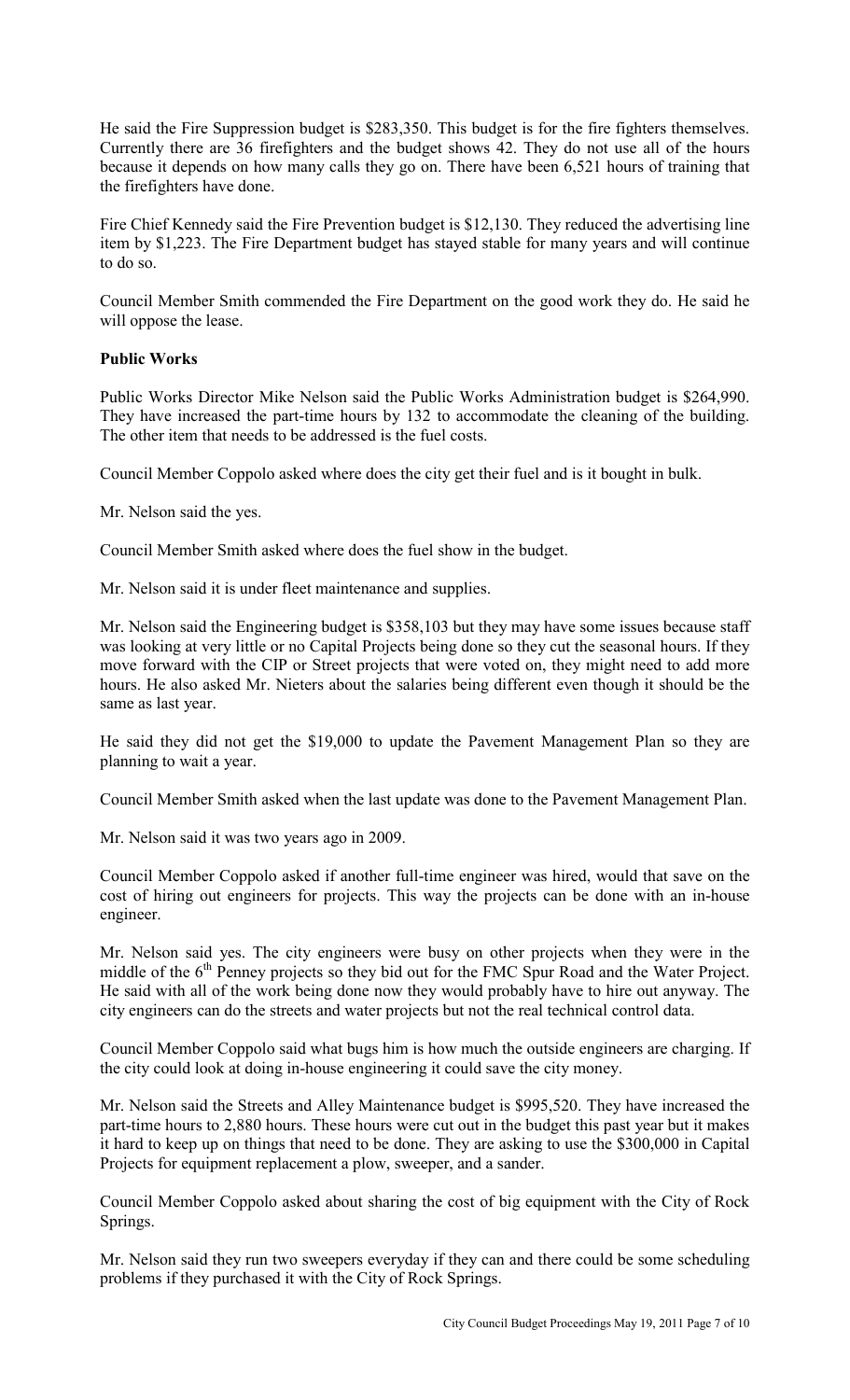Council member Coppolo asked how they can sweep the streets properly when there are people vehicles parked on the streets.

Mr. Nelson said it is an issue, but they do have a sweeping schedule posted and they do get cooperation from the public.

Council Member Maes said if you keep the streets clean it is safer for people.

Council Member Coppolo asked how much it would cost to contract out the sweeping and sealing of streets.

Mr. Nelson said he is not sure but they can check into it that.

Mr. Cook asked Mr. Nelson to explain the electricity line item and why it is so large.

Mr. Nelson said the electricity line item is for every street light in the city. The city pays around \$100 per pole each year.

Council Member Maes asked if the city pays that amount no matter if the lights work or not. She said citizens should call if they see one that is out.

Mr. Nelson said yes.

Mr. Nelson said the Snow Removal budget is \$65,000. Nothing has changed in this account.

He said the Drainage Maintenance budget is \$145,487. They have increased the part-time hours to 1,600.

Vehicle Maintenance budget is \$672,865. They have increased the part-time hours by 260 and the seasonal hours by 760. They have requested a rolling platform to be added into the assets at a cost of \$2,200.

Council Member Boan asked what the seasonal people do in the Fleet Maintenance Department.

Mr. Nelson said they go on part runs, clean the shop, inventory all of the shop tools and equipment, and paint.

Council Member Coppolo asked why they are having someone go on parts runs when most places deliver to you.

Mr. Nelson said there are occasions that they still have to get the parts themselves.

Council Member Coppolo said you could pay a local delivery place to do this instead.

Council Member Boan asked if they have a parts storage room or do they go out and get when they need to.

Mr. Nelson said they do not carry a lot on the shelf but they try to plan ahead and have what they need ahead of time.

Council Member Boan said they should look at stocking parts, this can save money.

## **Finance Department**

Finance Director Jeff Nieters said the accounting budget is \$812,795. They have reduced the intergovernmental line item by \$9,000 because there will not be an election this coming year. They have added a high capacity scanner at a cost of \$5,000.

Council Member Coppolo asked what the part-time assistance was for in accounting budget.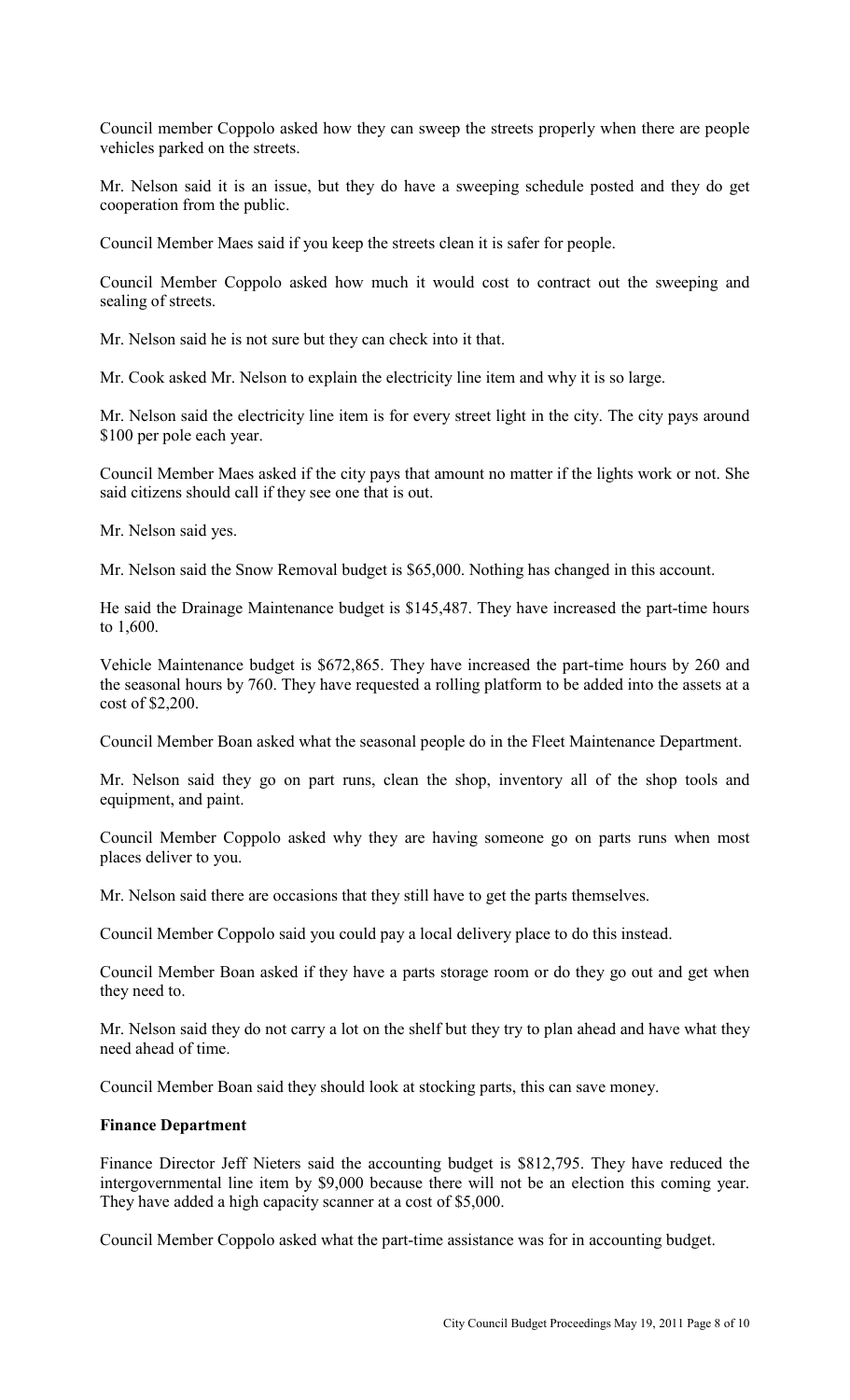Mr. Nieters said there are two meter readers at 1,300 hours per year and a relief secretary at 150 hours per year.

The Information Technology budget is \$556,601. There is an increase in the operational maintenance repair line item of \$35,000. This number represents a wireless maintenance contract to keep up with the wireless project. Under the asset acquisitions there is an increase of \$28,600 purchase two document centers and three color printers.

Council Member Coppolo asked why there is a need to go from black and white to a color printer.

Mr. Nieters said it is cheaper to print on the colored document centers.

Council member Coppolo asked for a cost per sheet analysis.

Council Member Maes asked if they were going to take all of the personal printers within the departments out and have the document center in the department.

Mr. Nieters said yes.

Council Member Boan asked if there will be any additional costs.

Mr. Nieters said these are network printers so they will be accessible by anyone.

Council Member Smith asked what the wireless PD equipment under asset acquisitions was about.

Mr. Nieters said that is the hardware and computers that will be located in the patrol cars.

Council Member Coppolo asked about the desktop replacement program.

Mr. Nieters said this program was started six years ago. This would replace a third of the computers per year, but this has not happened this past year.

IT Specialist Tina Knezovich said currently there are 157 desktops.

Council Member Coppolo said Windows XP is not going anywhere because Windows 7 does not have all the kinks worked out of it yet. The stability needs to be there.

Ms. Knezovich said they do use Windows XP but when they buy a new computer, unless you buy the volume licensing prior, you can't keep installing it on the new ones. Microsoft will not support it.

Council Member Coppolo asked if they image.

Ms. Knezovich said yes they do have a site license currently. They need to look at the options and make sure we are capable of running all programs.

Council Member Coppolo asked how many computers were going to be replaced.

Ms. Knezovich said 43. She said they do not do high-end specs. They do a lot of research for what will get them to a four to five year term. They try to get bulk pricing and good discounts. It would be around \$700 per machine.

Council Member Boan asked how many desktops are in the city and where are they.

Ms. Knezovich said there are 157 desktops.

Mr. Nieters said he has three part-time people and all of them have a desktop. A lot of the parttime employees within the city have one.